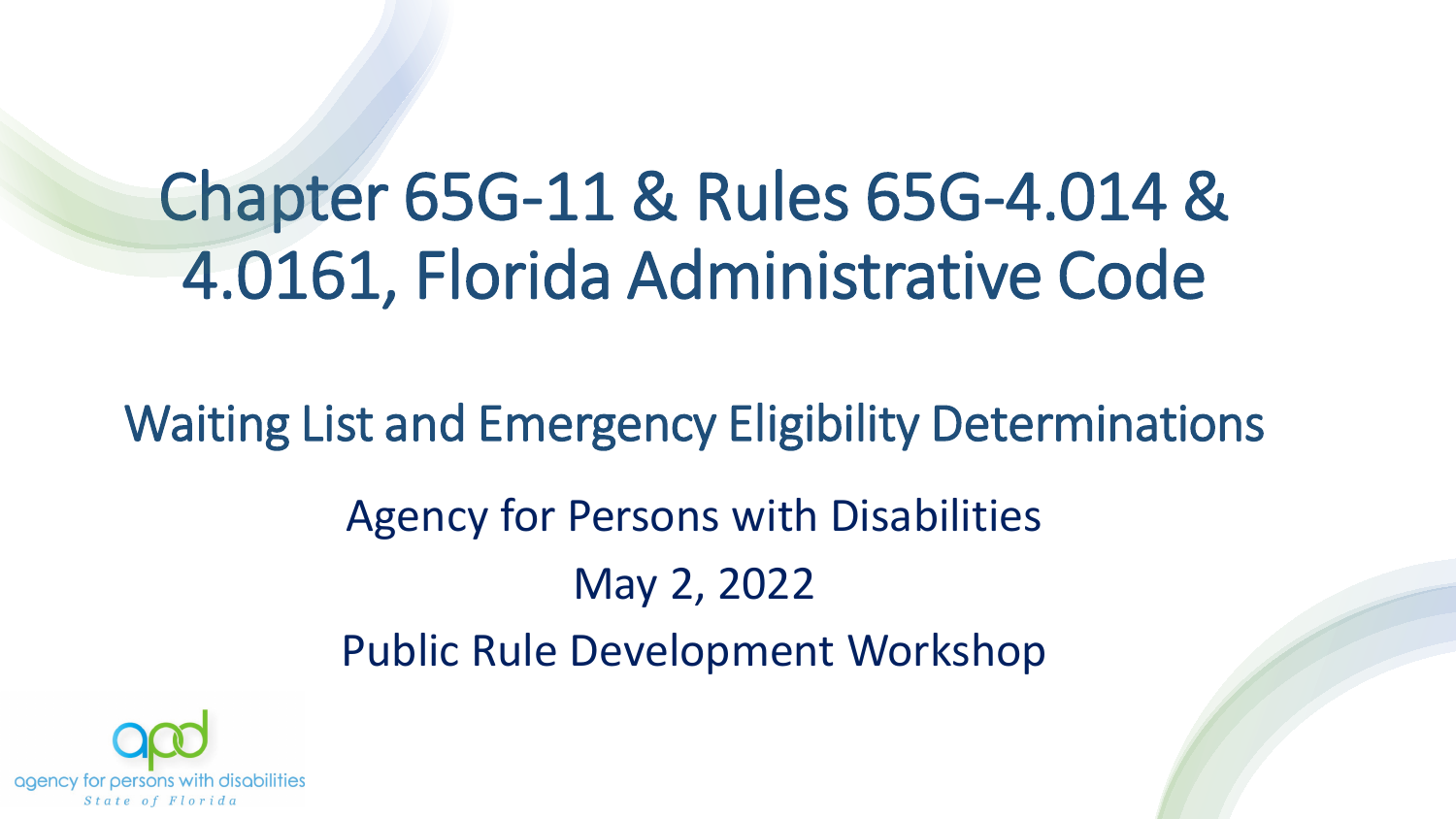## Webinar Participants

- Attendee lines will be **muted** for the duration of the webinar. We will call on and unmute one attendee at a time to ensure every speaker is heard.
- Please use the "Raise Your Hand" feature and we will unmute your line to ask questions/make comments verbally. We will use this feature to manage the workshop speakers.
- You may also ask questions/make comments at any time during the presentation by submitting into the "Questions" box of your webinar control panel.
- This webinar is being recorded.





| œ                            |      |
|------------------------------|------|
| Audio                        |      |
| View audio options           |      |
| Questions                    |      |
|                              |      |
|                              |      |
|                              |      |
|                              |      |
| [Enter a question for staff] |      |
|                              | Send |
| <b>TEST</b>                  |      |
| Webinar ID: 161-612-323      |      |
| GoToWebinar                  |      |
|                              |      |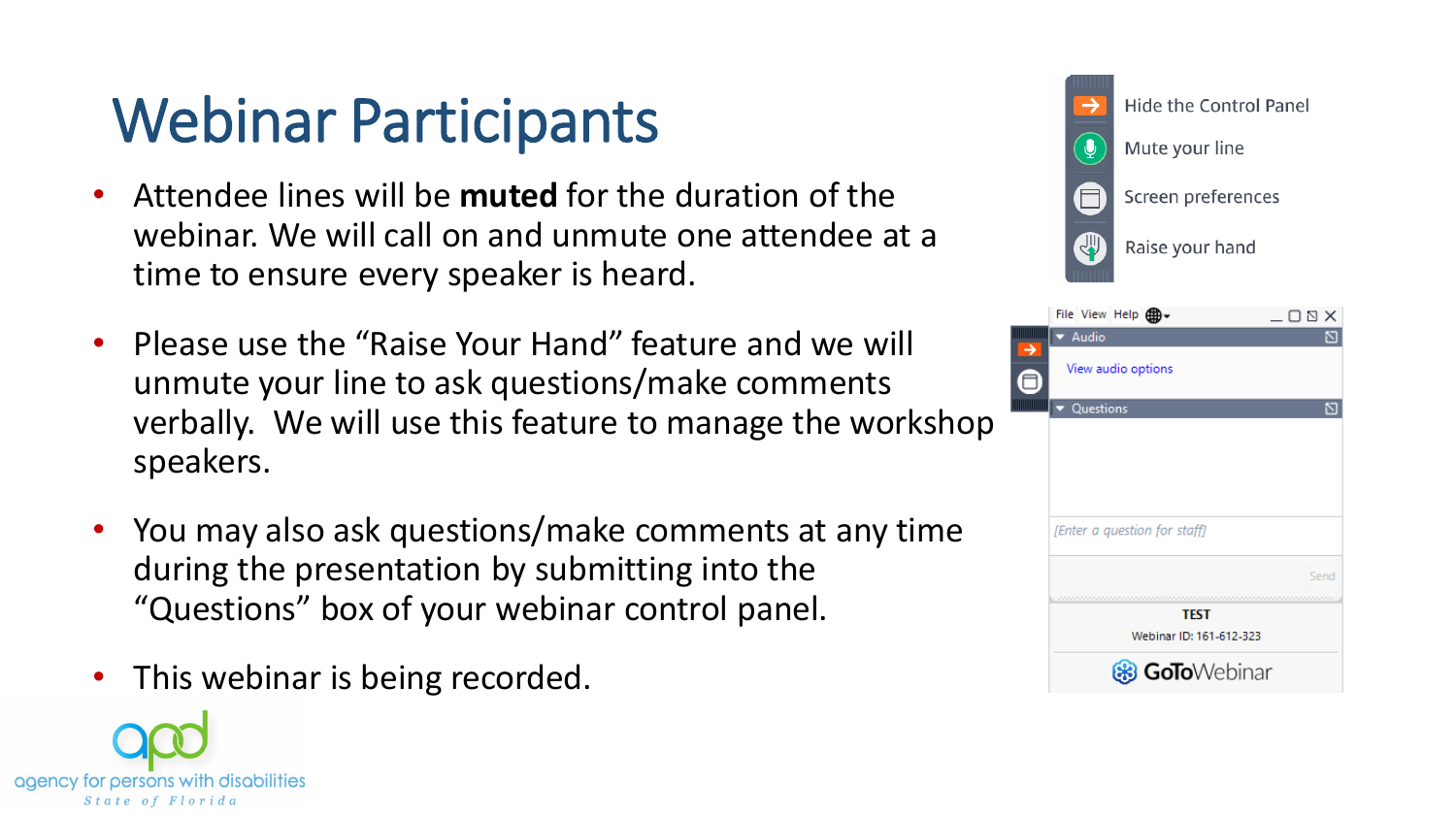## Chapter 65G-11, F.A.C.

- Purpose of these rule amendments are to:
	- Clarify the criteria used by the Agency to assign a client waiting for iBudget Waiver services to a Waiting List category, including Category 1 crisis;
	- Clarify the procedure used by the Agency to assign clients to the Waiting List;
	- Establish the criteria and procedure for removing individuals from the Waiting List; and
	- Establish the requirements to enroll on the iBudget Waiver.

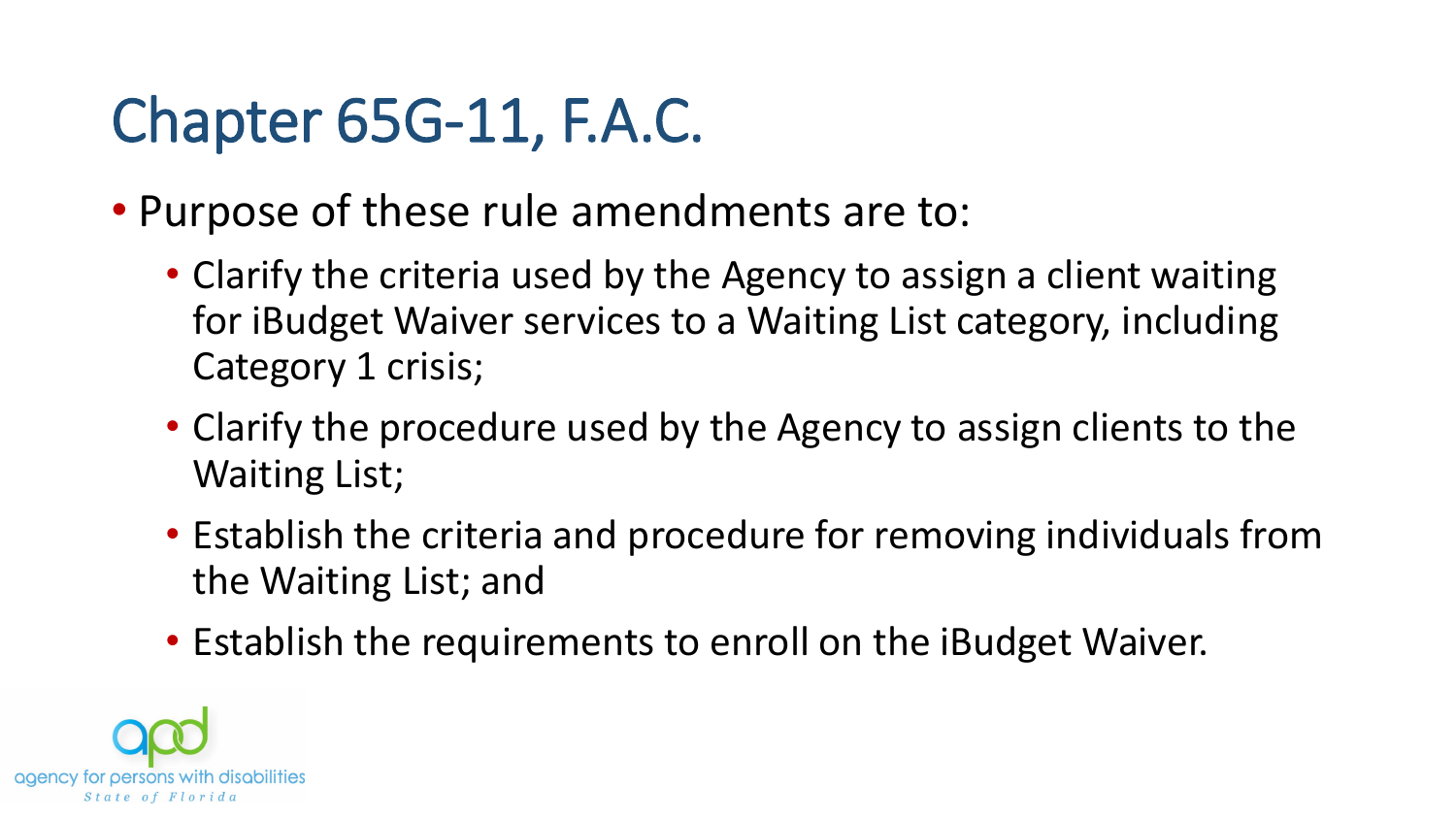

- 2. Provide emergency intervention coordination.
- 3. Complete full eligibility determination of either:
- a. w/in 45 days of receipt of documentation; OR
- b. 60 days after application & crisis request.